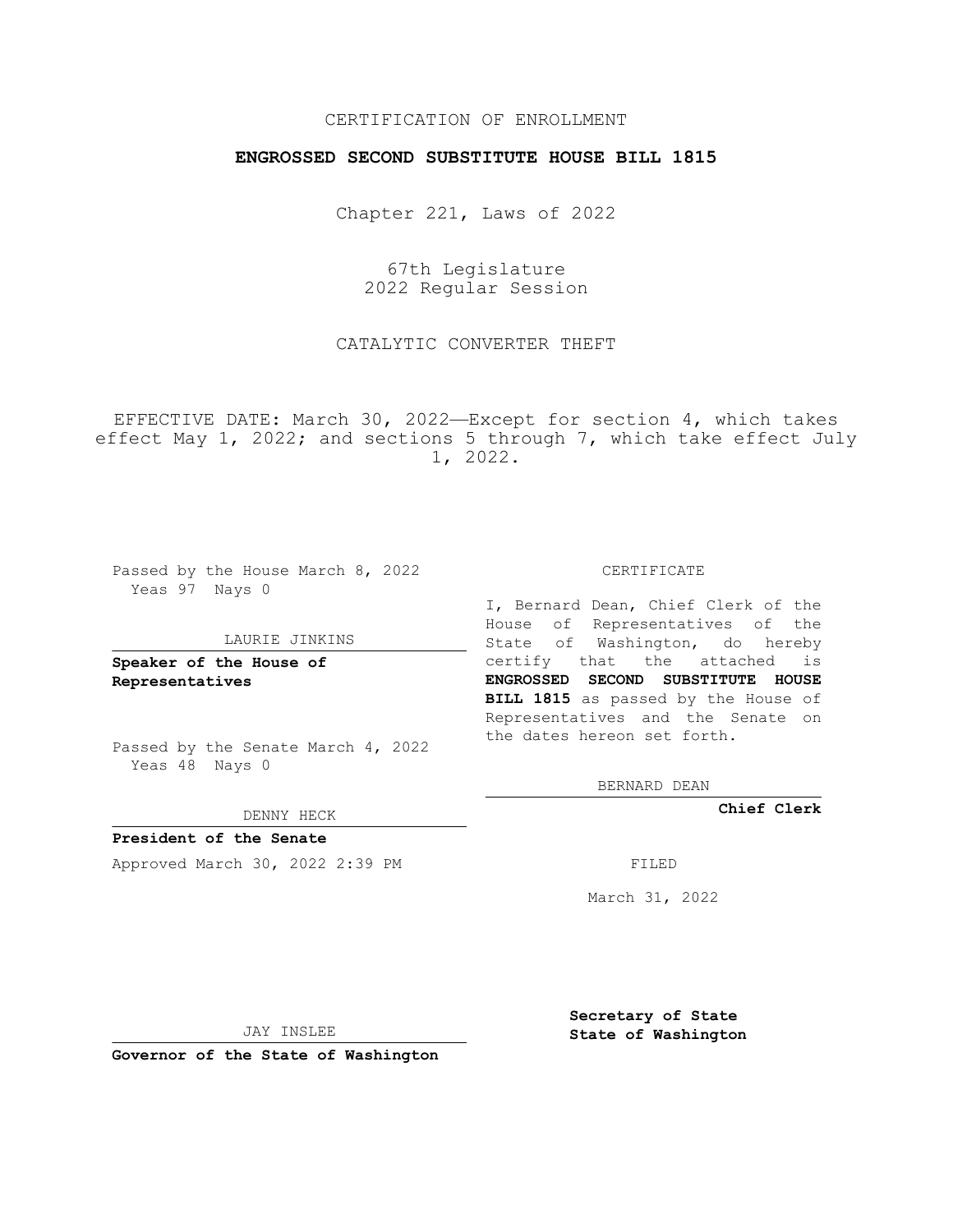### **ENGROSSED SECOND SUBSTITUTE HOUSE BILL 1815**

AS AMENDED BY THE SENATE

Passed Legislature - 2022 Regular Session

# **State of Washington 67th Legislature 2022 Regular Session**

**By** House Transportation (originally sponsored by Representatives Ryu, Boehnke, J. Johnson, Berry, Fitzgibbon, Orwall, Shewmake, Leavitt, Chase, Sells, Gregerson, Bateman, Fey, Goodman, Robertson, Macri, Ramos, Santos, Wylie, Simmons, Slatter, Bergquist, Tharinger, Valdez, Thai, Wicks, Pollet, Graham, Young, and Frame)

READ FIRST TIME 02/07/22.

1 AN ACT Relating to deterring catalytic converter theft; amending 2 RCW 19.290.020, 19.290.030, 19.290.070, 46.80.080, 36.28A.240, and 3 43.43.885; adding a new section to chapter 46.80 RCW; adding a new 4 section to chapter 9A.56 RCW; creating new sections; recodifying RCW 5 19.290.070; prescribing penalties; providing effective dates; and 6 declaring an emergency.

7 BE IT ENACTED BY THE LEGISLATURE OF THE STATE OF WASHINGTON:

 NEW SECTION. **Sec. 1.** The legislature finds that rates of catalytic converter theft have rapidly increased statewide and nationwide, due in part to existing challenges with accurately identifying stolen catalytic converters. The legislature further finds that victims of catalytic converter theft often incur costs that far exceed the monetary value of the catalytic converters themselves. The legislature further finds that catalytic converter theft is a multifaceted issue that requires collaborative effort between law enforcement agencies, insurance companies, scrap metal dealers, and other involved parties to identify comprehensive solutions.

19 Therefore, the legislature intends to carefully examine the 20 catalytic converter theft issues in Washington state and conduct a 21 study to make a variety of recommendations to the legislature,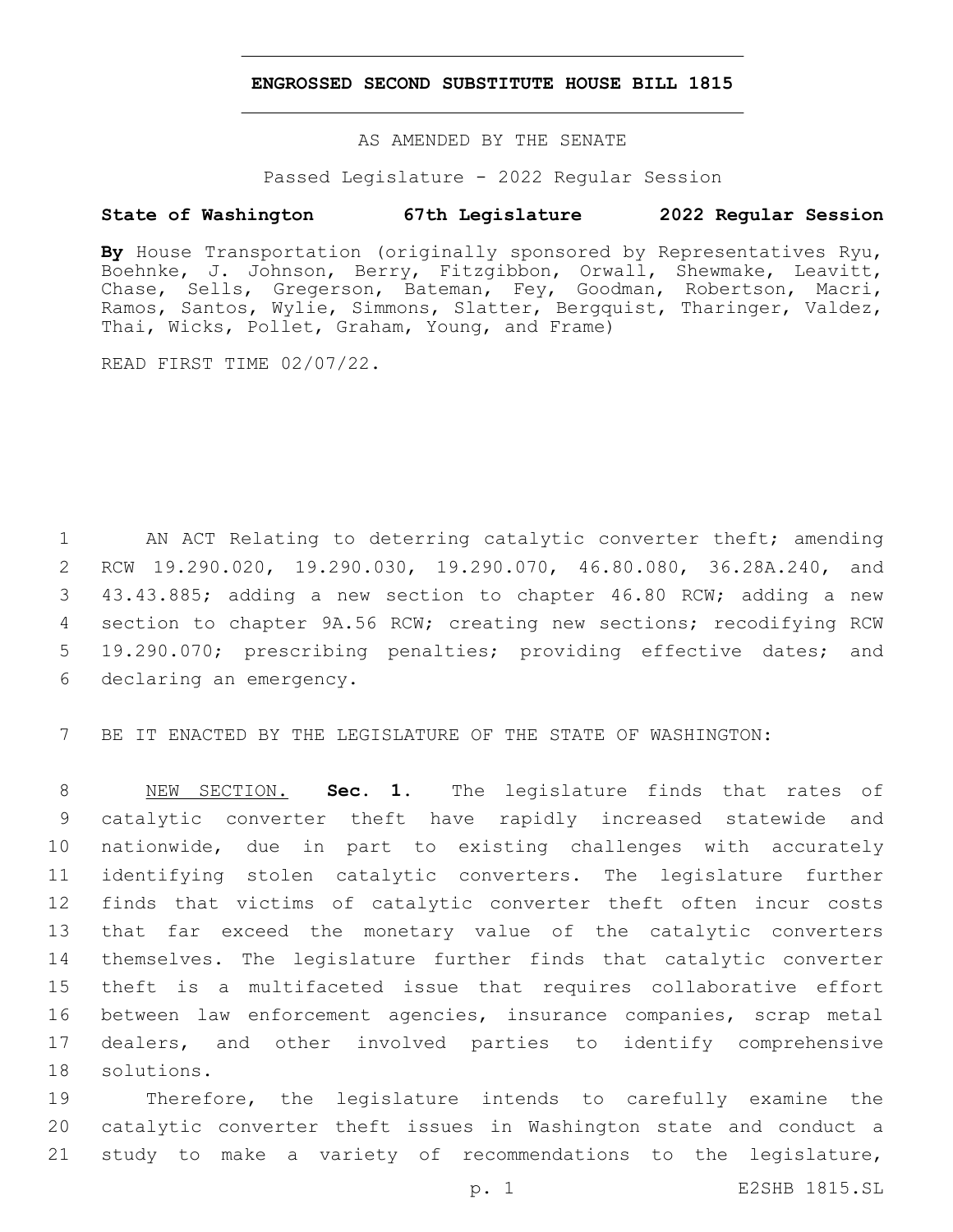including recommendations for a potential pilot program, to reduce the occurrence of catalytic converter theft. The legislature further intends to provide funding for a grant program focused on metal theft 4 and unlawfully obtained metal.

 NEW SECTION. **Sec. 2.** (1) The Washington State University shall convene a catalytic converter theft work group to study and provide options and recommendations related to reducing catalytic converter theft in Washington state. (2) The work group shall consist of, but is not limited to, 10 members representing the following: (a) One member representing the Washington state patrol; (b) One member representing the Washington association of 13 sheriffs and police chiefs; (c) One member representing the Washington association of 15 prosecuting attorneys; (d) One member representing the office of public defense; (e) One member representing the superior court judges' 18 association: (f) One member representing the district and municipal court 20 judges' association; (g) One member representing the association of Washington cities; (h) One member representing the office of the attorney general; (i) One member representing the property and casualty insurance 24 industry; (j) One member representing the scrap metal recycling industry; (k) One member representing the auto dealer industry; 27 (1) One member representing the auto manufacturer industry; (m) One member representing the catalytic converter manufacturer 29 industry; (n) One member representing the towing and recovery association 31 of Washington; (o) One member representing the Washington state independent auto 33 dealers association; (p) One member representing the Washington independent business 35 association; (q) One member representing the Washington organized retail crime 37 association; and (r) Two members representing individuals with lived experience being charged with, or convicted of, organized theft.

p. 2 E2SHB 1815.SL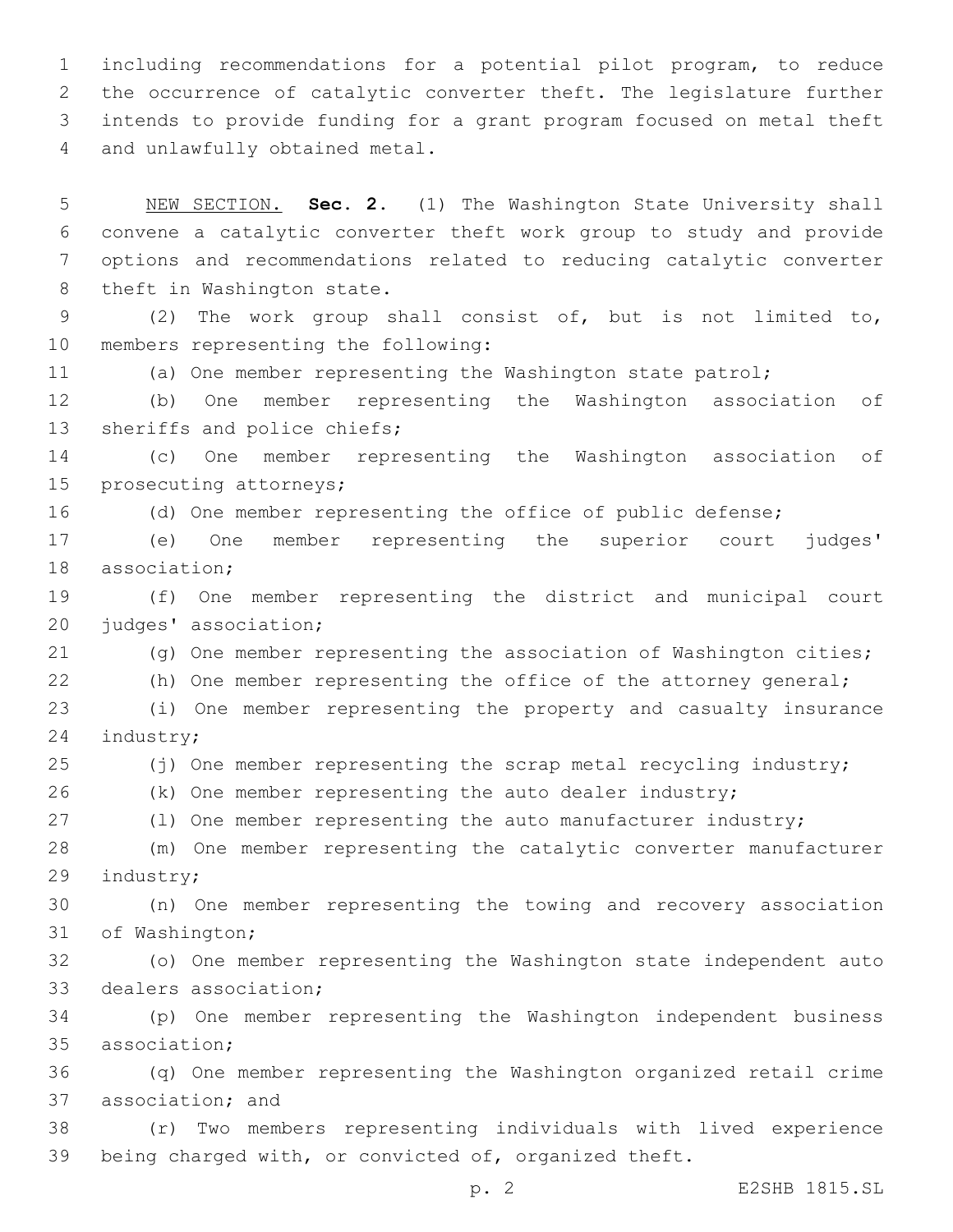(3) The work group's study shall include, but is not limited to, 2 the following:

(a) A review of state laws related to catalytic converter theft;

 (b) A review of national efforts to address catalytic converter theft to determine whether there are best practices from other jurisdictions on how to effectively deter and end catalytic converter 7 theft;

 (c) Data collection and analysis of catalytic converter theft 9 incidents across the state;

 (d) Options to deter and end catalytic converter theft, including 11 marking of catalytic converters;

 (e) Options and opportunities to reduce costs to victims of 13 catalytic converter theft; and

 (f) A review of the effectiveness of the grant and training 15 program created under RCW 36.28A.240.

 (4) The work group's recommendations shall include, but are not 17 limited to, the following:

(a) Changes to state law to reduce catalytic converter theft;

 (b) A potential pilot program that could be implemented to decrease catalytic converter theft, including by prioritizing communities with the highest incidence of catalytic converter theft or communities experiencing the most financial impact due to 23 catalytic converter theft; and

 (c) Cost estimates for the pilot program and recommendations on evaluation criteria and metrics to determine the efficacy and 26 benefits of the pilot program.

 (5) The work group shall provide a preliminary report and recommendations to the transportation and public safety committees of the legislature by November 1, 2022. The work group shall provide a final report and recommendations, including recommendations on a potential pilot program, to the transportation and public safety 32 committees of the legislature by January  $1, 2023$ .

 **Sec. 3.** RCW 19.290.020 and 2013 c 322 s 5 are each amended to 34 read as follows:

 (1) At the time of a transaction, every scrap metal business doing business in this state shall produce wherever that business is conducted an accurate and legible record of each transaction involving private metal property or nonferrous metal property. This record must be written in the English language, documented on a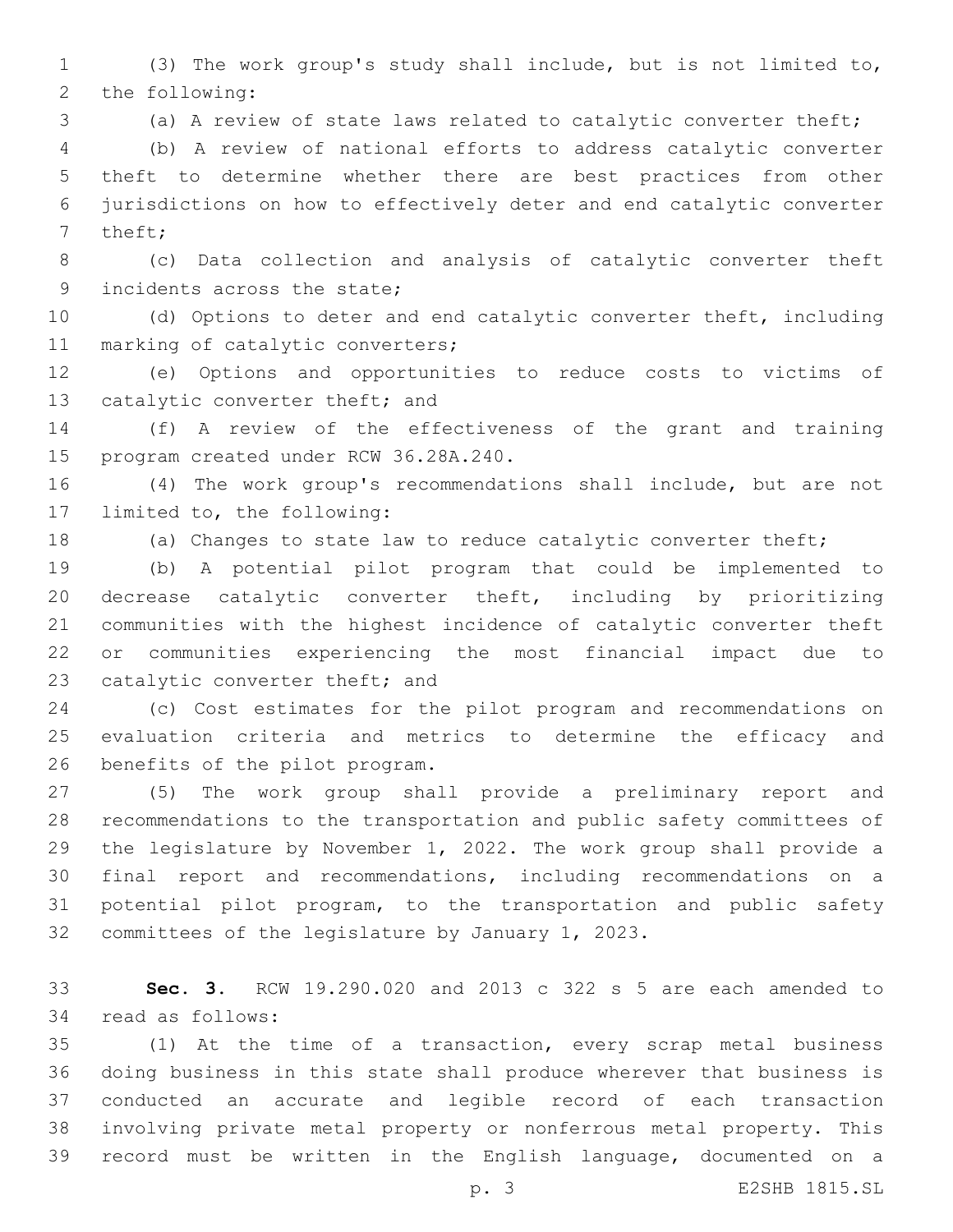standardized form or in electronic form, and contain the following 2 information:

 (a) The signature of the person with whom the transaction is made;4

(b) The time, date, location, and value of the transaction;

 (c) The name of the employee representing the scrap metal 7 business in the transaction;

 (d) The name, street address, and telephone number of the person 9 with whom the transaction is made;

 (e) The license plate number and state of issuance of the license plate on the motor vehicle used to deliver the private metal property 12 or nonferrous metal property subject to the transaction;

 (f) A description of the motor vehicle used to deliver the private metal property or nonferrous metal property subject to the 15 transaction;

 (g) The current driver's license number or other government- issued picture identification card number of the seller or a copy of 18 the seller's government-issued picture identification card; ((and))

 (h) A description of the predominant types of private metal property or nonferrous metal property subject to the transaction, utilizing the institute of scrap recycling industries' generally 22 accepted terminology, and including weight, quantity, or volume; and

 (i) For every transaction specifically involving a catalytic converter that has been removed from a vehicle, documentation 25 indicating that the private metal property in the seller's possession 26 is the result of the seller replacing private metal property from a 27 vehicle registered in the seller's name.

 (2) For every transaction that involves private metal property or nonferrous metal property, every scrap metal business doing business in the state shall require the person with whom a transaction is being made to sign a declaration. The declaration may be included as part of the transactional record required under subsection (1) of this section, or on a receipt for the transaction. The declaration 34 must state substantially the following:

 "I, the undersigned, affirm under penalty of law that the property that is subject to this transaction is not to the best of my 37 knowledge stolen property."

 The declaration must be signed and dated by the person with whom the transaction is being made. An employee of the scrap metal business must witness the signing and dating of the declaration and

p. 4 E2SHB 1815.SL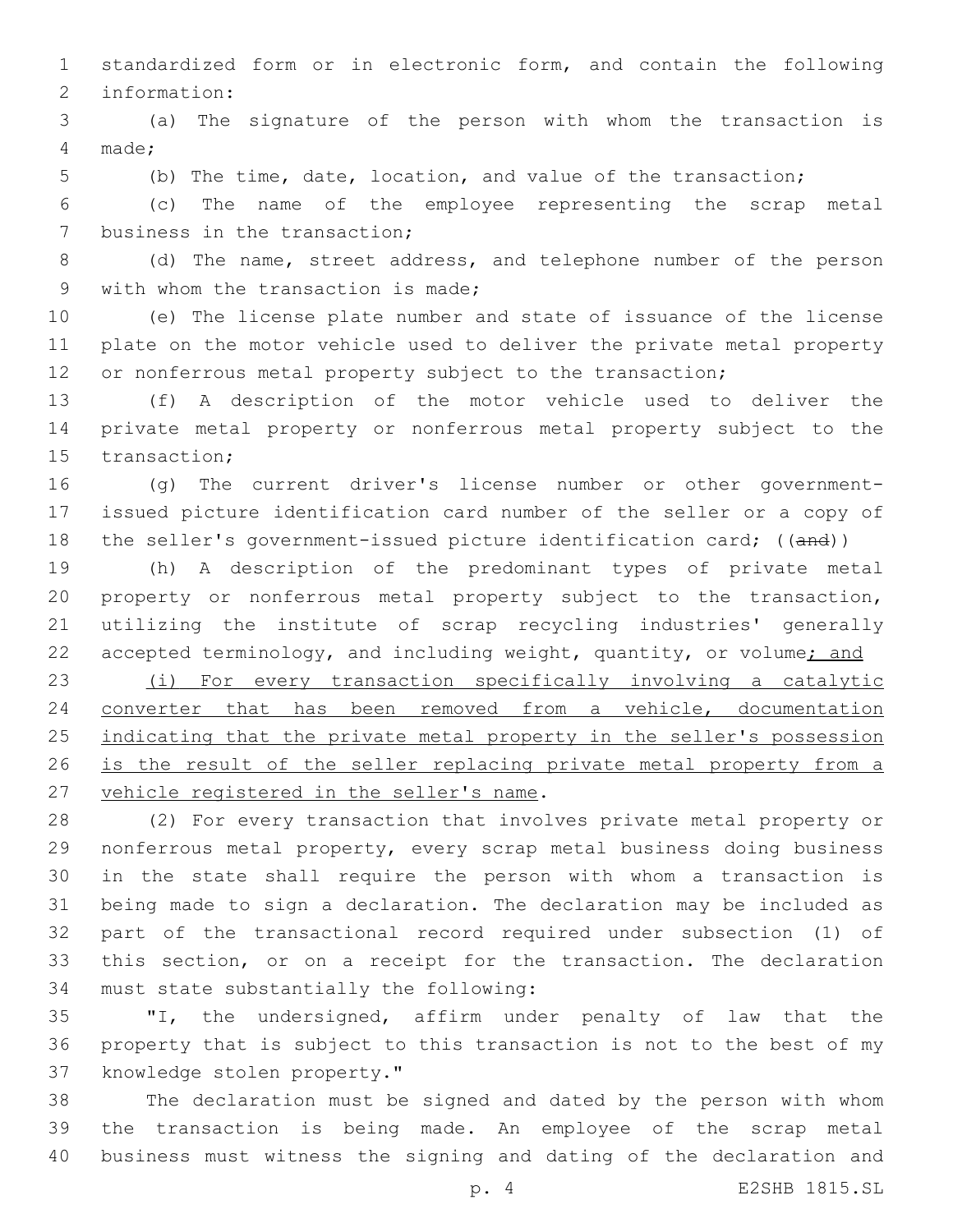sign the declaration accordingly before any transaction may be 2 consummated.

 (3) The record and declaration required under this section must be open to the inspection of any commissioned law enforcement officer of the state or any of its political subdivisions at all times during the ordinary hours of business, or at reasonable times if ordinary hours of business are not kept, and must be maintained wherever that business is conducted for five years following the date of the 9 transaction.

 **Sec. 4.** RCW 19.290.030 and 2013 c 322 s 6 are each amended to read as follows:11

 (1) No scrap metal business may enter into a transaction to purchase or receive private metal property or nonferrous metal property from any person who cannot produce at least one piece of current government-issued picture identification, including a valid driver's license or identification card issued by any state.

 (2) No scrap metal business may purchase or receive private metal property or commercial metal property unless the seller: (a) Has a commercial account with the scrap metal business; (b) can prove ownership of the property by producing written documentation that the seller is the owner of the property; or (c) can produce written documentation that the seller is an employee or agent authorized to sell the property on behalf of a commercial enterprise.

 (3) No scrap metal business may enter into a transaction to purchase or receive metallic wire that was burned in whole or in part to remove insulation unless the seller can produce written proof to the scrap metal business that the wire was lawfully burned.

 (4)(a) No transaction involving private metal property or nonferrous metal property may be made in cash or with any person who does not provide a street address and photographic identification 31 under the requirements of RCW 19.290.020(1) (d) and (g) except as described in (b) and (c) of this subsection. The person with whom the transaction is being made may only be paid by a nontransferable check, mailed by the scrap metal business to a street address provided under RCW 19.290.020, no earlier than three days after the transaction was made. A transaction occurs on the date provided in 37 the record required under RCW 19.290.020.

 (b) A scrap metal business that is in compliance with this 39 chapter ((that)) may pay up to a maximum of \$30 in cash, stored value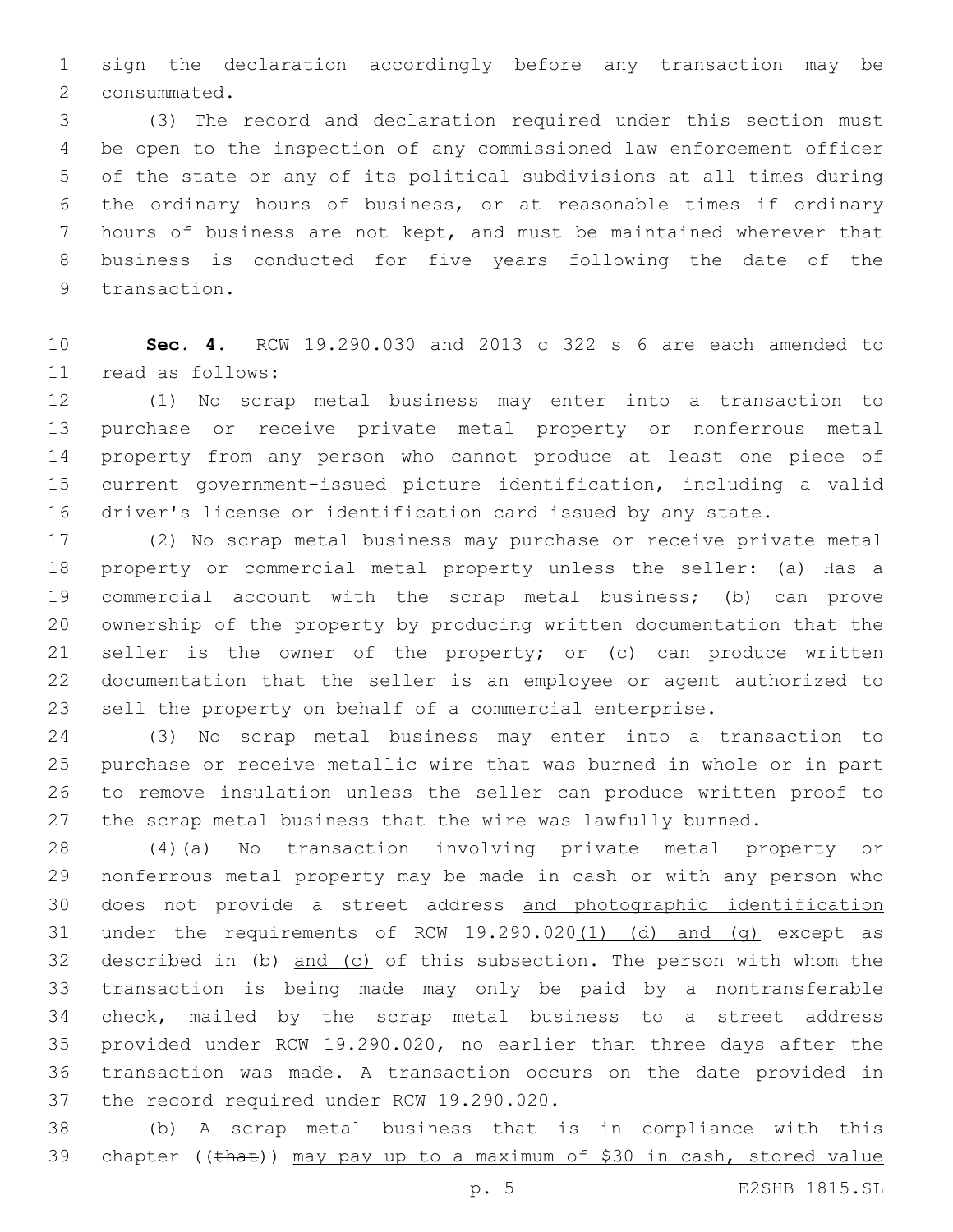1 device, or electronic funds transfer for nonferrous metal property. 2 The balance of the value of the transaction may be made by 3 nontransferable check, stored value device, or electronic funds 4 transfer at the time the transaction is made if the scrap metal 5 business digitally captures:

6 (i) A copy of one piece of current government-issued picture 7 identification, including a current driver's license or 8 identification card issued by any state; and

9 (ii) ((either)) Either a picture or video of either the material 10 subject to the transaction in the form received or the material 11 subject to the transaction within the vehicle which the material was 12 transported to the scrap metal business ( $\sqrt{r}$  may pay up to a maximum of 13 thirty dollars in cash, stored value device, or electronic funds 14 transfer. The balance of the value of the transaction may be made by 15 nontransferable check, stored value device, or electronic funds 16 transfer at the time the transaction is made. A scrap metal 17 business's usage of video surveillance shall be sufficient to comply 18 with this subsection (4)(b)(ii) as long as the video captures the 19 material subject to the transaction. A digital image or picture taken 20 under this subsection must be available for two years from the date 21 of transaction, while a video recording must be available for thirty  $22 \frac{days}{)$ .

23 (c) Payment to individual sellers of private metal property as 24 defined in this chapter may not be made at the time of the 25 transaction and shall not be paid earlier than three business days 26 after the transaction was made. Records of payment for private metal 27 property as defined in this chapter must be kept in the same file or 28 record as all records collected under this subsection and retained 29 and be available for review for two years from the date of the 30 transaction.

31 (5)(a) A scrap metal business's usage of video surveillance shall 32 be sufficient to comply with subsection (4)(b)(ii) of this section so 33 long as the video captures the material subject to the transaction.

34 (b) A digital image or picture taken under this section must be 35 available for two years from the date of transaction, while a video 36 recording must be available for 30 days.

37 (6) No scrap metal business may purchase or receive beer kegs 38 from anyone except a manufacturer of beer kegs or licensed brewery.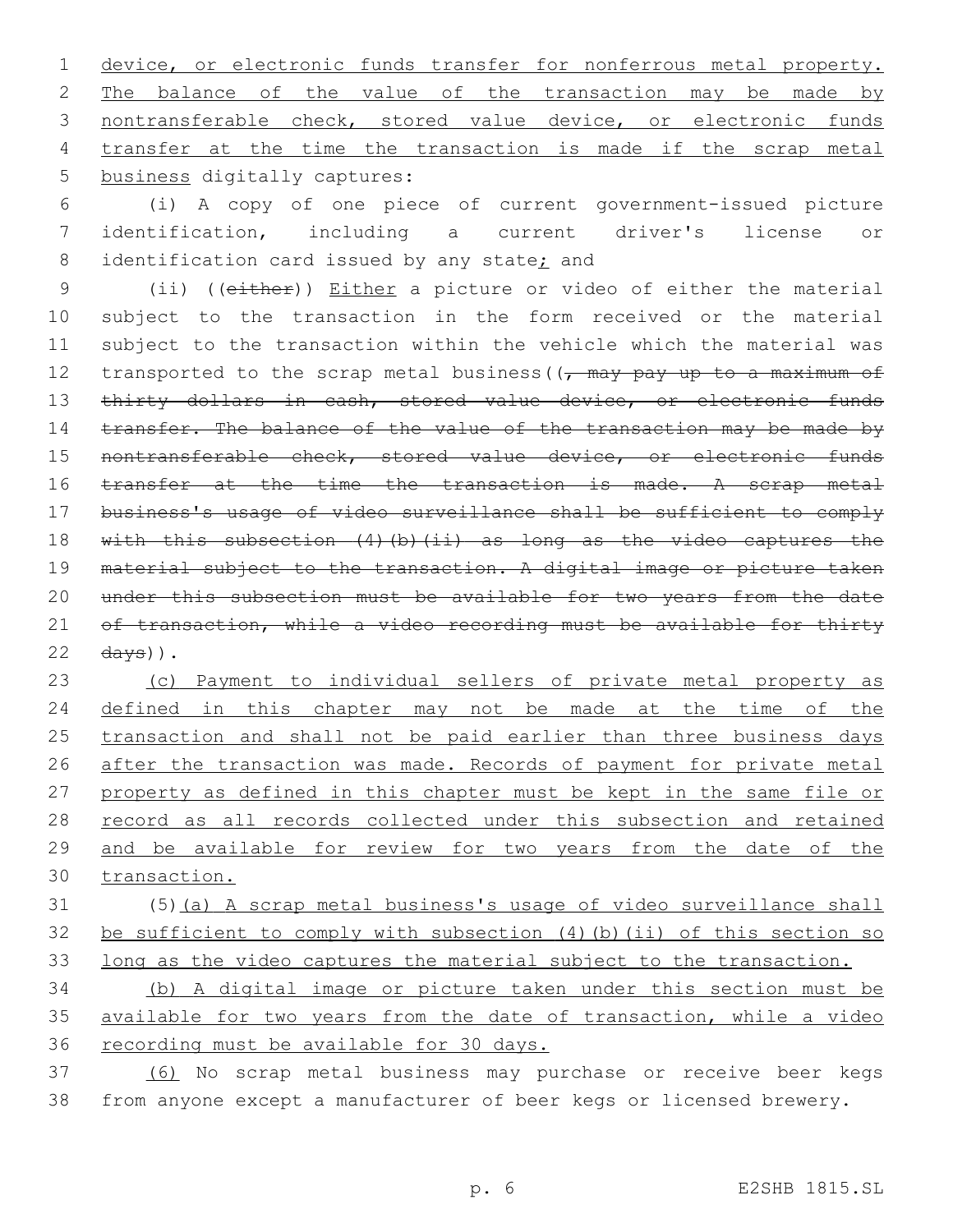**Sec. 5.** RCW 19.290.070 and 2013 c 322 s 10 are each amended to 2 read as follows:

(1) It is a gross misdemeanor under chapter 9A.20 RCW for:

 (((1))) (a) Any person to deliberately remove, alter, or obliterate any manufacturer's make, model, or serial number, personal identification number, or identifying marks engraved or etched upon an item of private metal property, nonferrous metal property, or commercial metal property in order to deceive a scrap metal business;

 $((2))$   $(b)$  Any scrap metal business to enter into a transaction to purchase or receive any private metal property, nonferrous metal property, or commercial metal property where the manufacturer's make, model, or serial number, personal identification number, or identifying marks engraved or etched upon the property have been deliberately and conspicuously removed, altered, or obliterated;

15  $((+3+))$  (c) Any person to knowingly make, cause, or allow to be made any false entry or misstatement of any material matter in any 17 book, record, or writing required to be kept under this chapter;

18  $((44))$   $(d)$  Any scrap metal business to enter into a transaction to purchase or receive private metal property, nonferrous metal property, or commercial metal property from any person under the age 21 of ((eighteen)) 18 years or any person who is discernibly under the 22 influence of intoxicating liquor or drugs;

 $((+5+))$  (e) Any scrap metal business to enter into a transaction to purchase or receive private metal property, nonferrous metal property, or commercial metal property with anyone whom the scrap metal business has been informed by a law enforcement agency to have been convicted of a crime involving drugs, burglary, robbery, theft, or possession of or receiving stolen property, manufacturing, delivering, or possessing with intent to deliver methamphetamine, or possession of ephedrine or any of its salts or isomers or salts of isomers, pseudoephedrine or any of its salts or isomers or salts of isomers, or anhydrous ammonia with intent to manufacture methamphetamine within the past four years whether the person is acting in his or her own behalf or as the agent of another;

 $((+6))$   $(f)$  Any person to sign the declaration required under RCW 19.290.020 knowing that the private metal property or nonferrous metal property subject to the transaction is stolen. The signature of a person on the declaration required under RCW 19.290.020 constitutes evidence of intent to defraud a scrap metal business if that person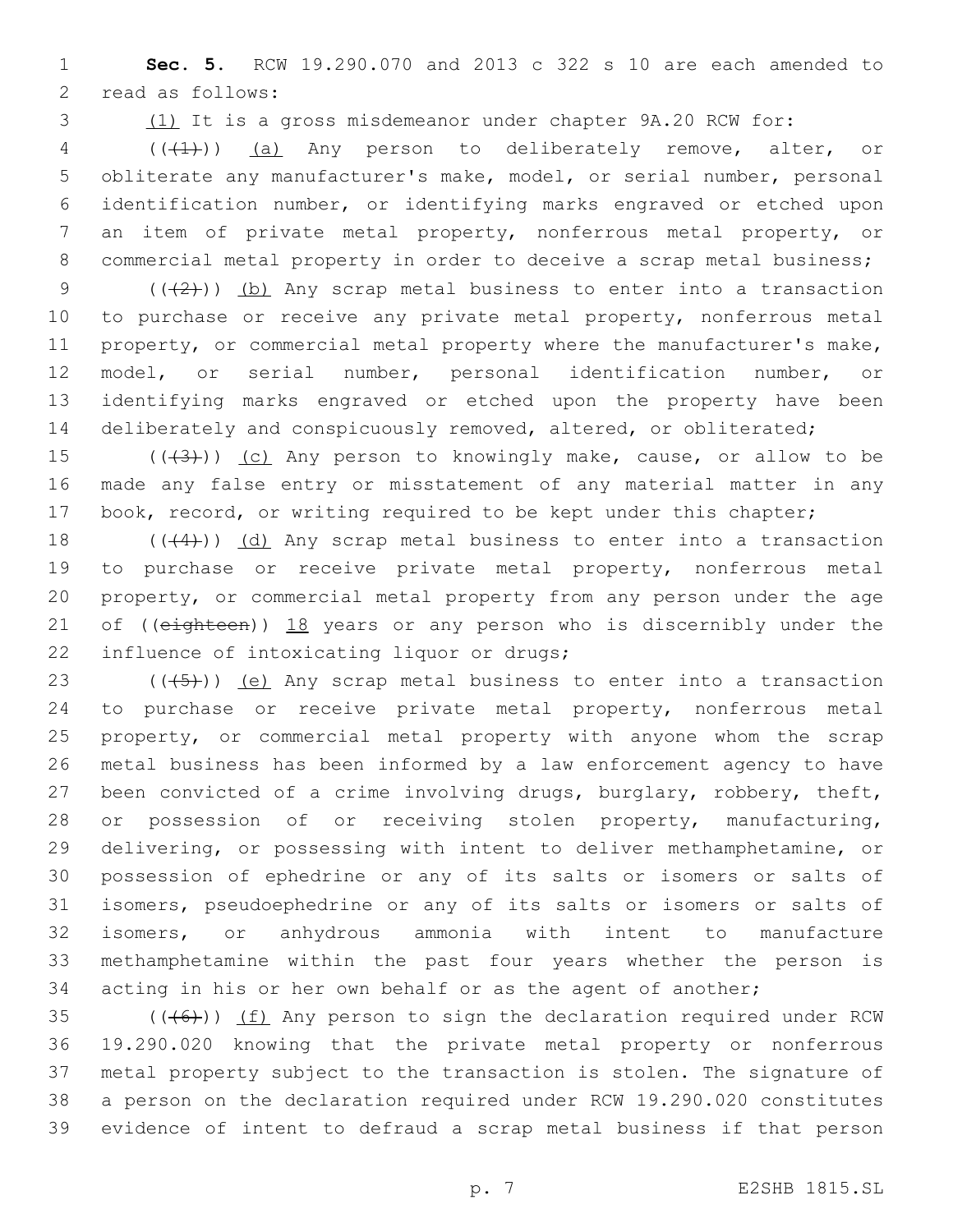is found to have known that the private metal property or nonferrous metal property subject to the transaction was stolen;

 ( $(\overline{+7})$ ) (g) Any scrap metal business to possess private metal property or commercial metal property that was not lawfully purchased or received under the requirements of this chapter;

6  $((+8))$  (h) Any scrap metal business to engage in a series of 7 transactions valued at less than ((thirty dollars)) \$30 with the same seller for the purposes of avoiding the requirements of RCW 9 19.290.030(4); or

 $((+9+))$  (i) Any person to knowingly make a false or fictitious oral or written statement or to furnish or exhibit any false, fictitious, or misrepresented identification, with the intent to deceive a scrap metal business as to the actual seller of the scrap 14 metal.

 (2) Notwithstanding any fines imposed as part of the sentence 16 under this section, each offense is punishable by a \$1,000 fine per catalytic converter, 10 percent of which shall be directed to the no- buy list database program in RCW 43.43.885, and the remainder shall be directed to the Washington association of sheriffs and police chiefs solely for grants issued under RCW 36.28A.240.

 (3)(a) Facilitating the offer of used catalytic converters for sale without first verifying proof of ownership of the catalytic converter, or failing to retain verified records of ownership of used catalytic converters offered for sale for at least two years, is an unfair or deceptive act or practice or unfair method of competition 26 in the conduct of trade or commerce for purposes of the consumer protection act, chapter 19.86 RCW.

 (b) All damages awarded to the state of Washington under chapter 19.86 RCW shall be distributed as follows:

 (i) Ninety percent to the grant and training program in RCW 36.28A.240; and

 (ii) Ten percent to the no-buy list database program in RCW 43.43.885.

 NEW SECTION. **Sec. 6.** A new section is added to chapter 46.80 35 RCW to read as follows:

 Payment to individual sellers of private metal property as defined in RCW 19.290.010 may not be made at the time of the transaction and shall not be paid earlier than three business days 39 after the transaction was made.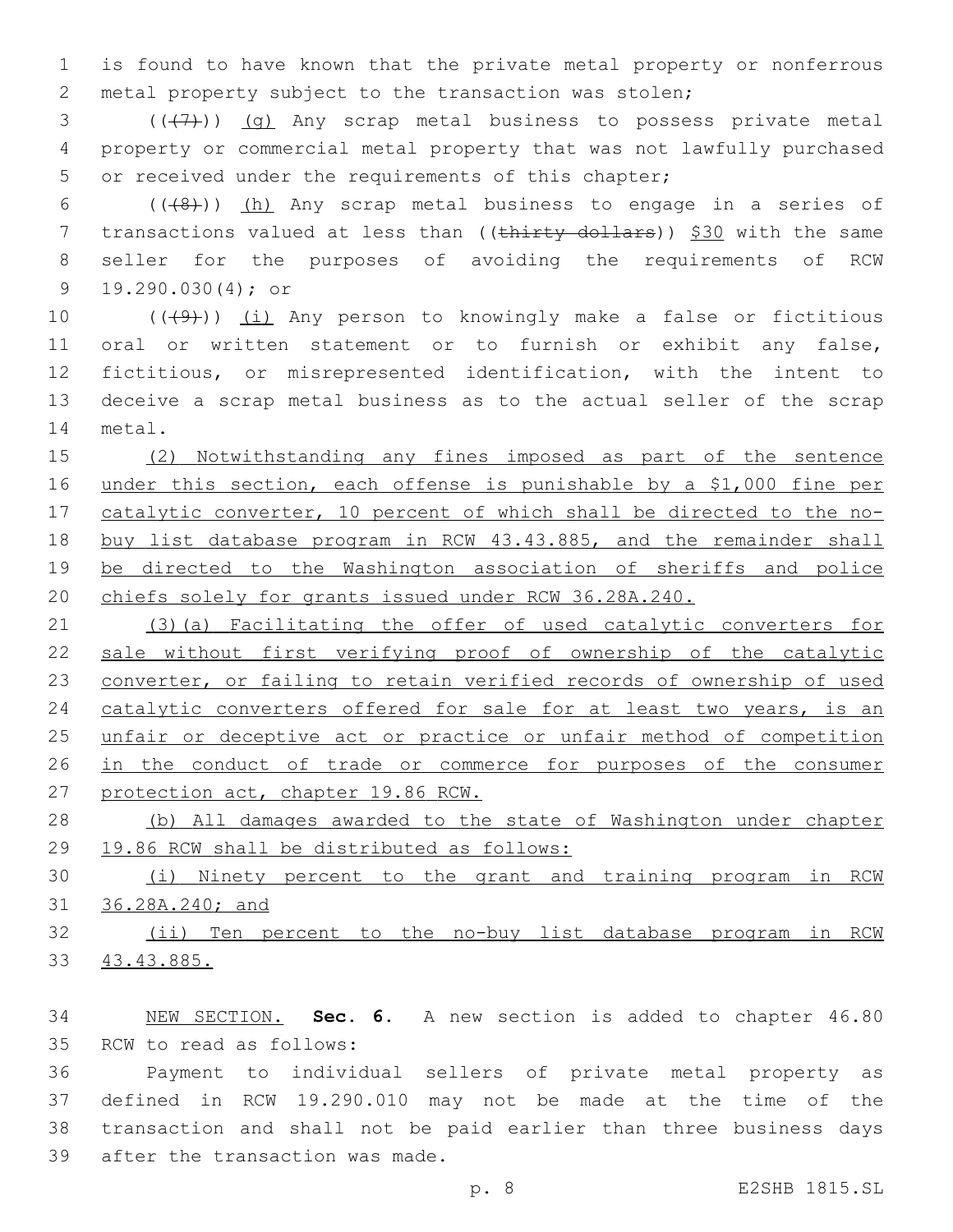No transaction involving catalytic converters may be made in cash or with any person who does not provide a street address and photographic identification. The person with whom the transaction is being made may only be paid by a nontransferable check, mailed by the licensed auto wrecker to a street address recorded according to RCW 46.80.080, no earlier than three days after the transaction was made. A transaction occurs on the date provided in the record required 8 under RCW 46.80.080.

 **Sec. 7.** RCW 46.80.080 and 1999 c 278 s 2 are each amended to 10 read as follows:

 (1) Every vehicle wrecker shall maintain books or files in which the wrecker shall keep a record and a description of:

 (a) Every vehicle wrecked, dismantled, disassembled, or 14 substantially altered by the wrecker; and

15 (b) Every major component part, including catalytic converters, acquired by the wrecker; together with a bill of sale signed by a seller whose identity has been verified and the name and address of the person, firm, or corporation from whom the wrecker purchased the vehicle or part. Major component parts other than cores shall be further identified by the vehicle identification number of the 21 vehicle from which the part came.

 (2) The record shall also contain the following data regarding the wrecked or acquired vehicle or vehicle that is the source of a 24 major component part, including catalytic converters, other than a 25 core:

 (a) The certificate of title number (if previously titled in this 27 or any other state);

28 (b) Name of state where last registered;

(c) Number of the last license number plate issued;

30 (d) Name of vehicle;

 (e) Motor or identification number and serial number of the 32 vehicle;

33 (f) Date purchased;

34 (g) Disposition of the motor and chassis;

 (h) Yard number assigned by the licensee to the vehicle or major component part, which shall also appear on the identified vehicle or 37 part; and

(i) Such other information as the department may require.

p. 9 E2SHB 1815.SL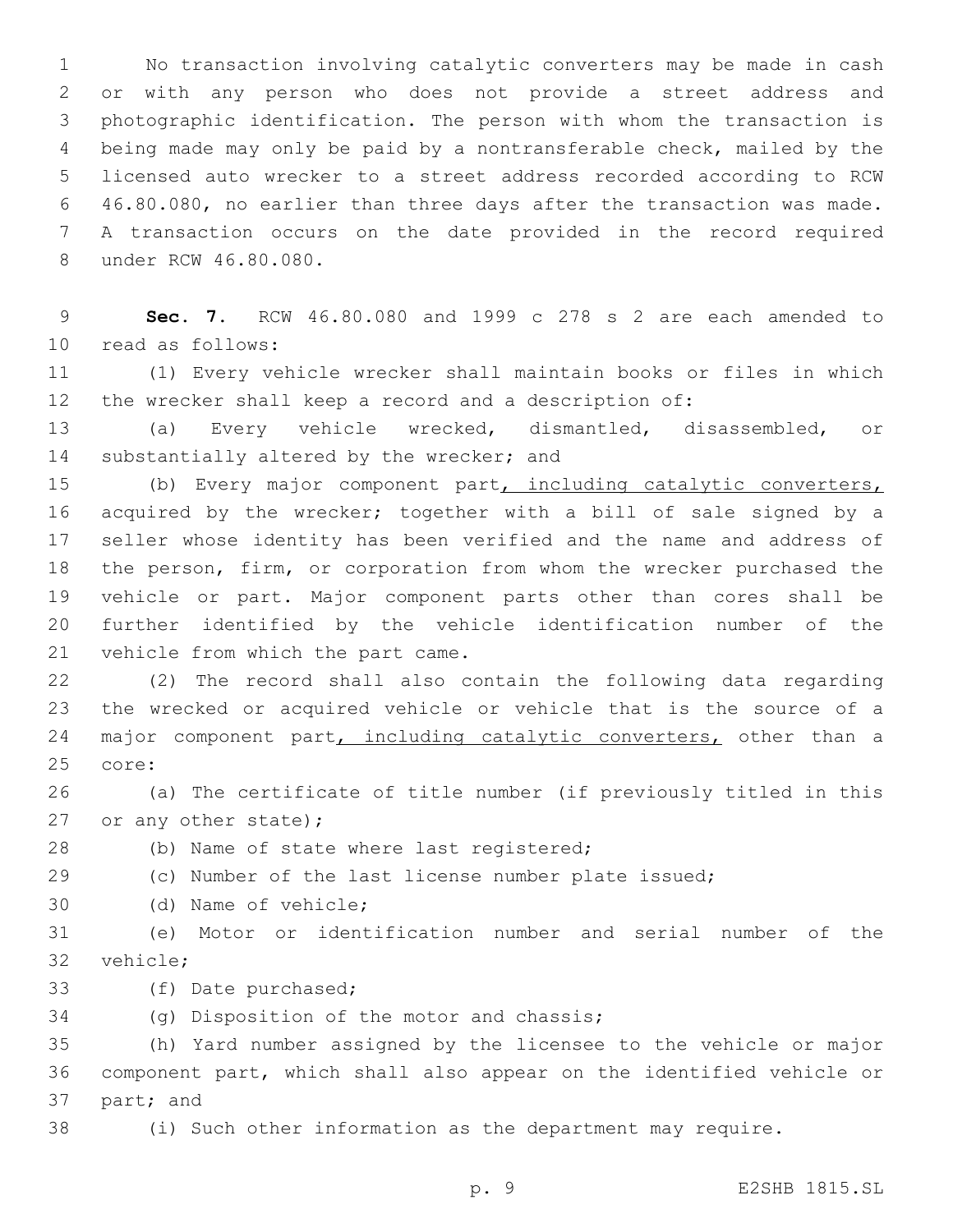(3) The records shall also contain a bill of sale signed by the 2 seller for other minor component parts, including catalytic converters, acquired by the licensee, identifying the seller by name, 4 address, and date of sale.

 (4) The records shall be maintained by the licensee at his or her established place of business for a period of three years from the 7 date of acquisition.

 (5) The record is subject to inspection at all times during regular business hours by members of the police department, sheriff's office, members of the Washington state patrol, or officers or 11 employees of the department.

 (6) A vehicle wrecker shall also maintain a similar record of all disabled vehicles that have been towed or transported to the vehicle wrecker's place of business or to other places designated by the owner of the vehicle or his or her representative. This record shall specify the name and description of the vehicle, name of owner, number of license plate, condition of the vehicle and place to which 18 it was towed or transported.

(7) Failure to comply with this section is a gross misdemeanor.

 **Sec. 8.** RCW 36.28A.240 and 2013 c 322 s 24 are each amended to 21 read as follows:

22 (1) ((When funded)) To the extent funds are appropriated, the Washington association of sheriffs and police chiefs shall 24 ((establish)) develop a comprehensive state law enforcement strategy targeting metal theft in consultation with the criminal justice training commission, including:

 (a) Development of best practices for targeting illegal purchasers and sellers involved in metal theft, with specific 29 enforcement focus on catalytic converter theft;

 (b) Strategies for development and maintenance of relationships between local law enforcement agencies and licensed scrap metal 32 recyclers, including recommendations for scheduled or regular interactions, with a focus on deterring unlawful purchases and identifying individuals suspected of involvement in unlawful metal theft and individuals who attempt to conduct a transaction while under the influence of controlled substances; and

 (c) Establishment of a grant and training program to assist local law enforcement agencies in the support of special enforcement ((emphasis)) targeting metal theft. Grant applications shall be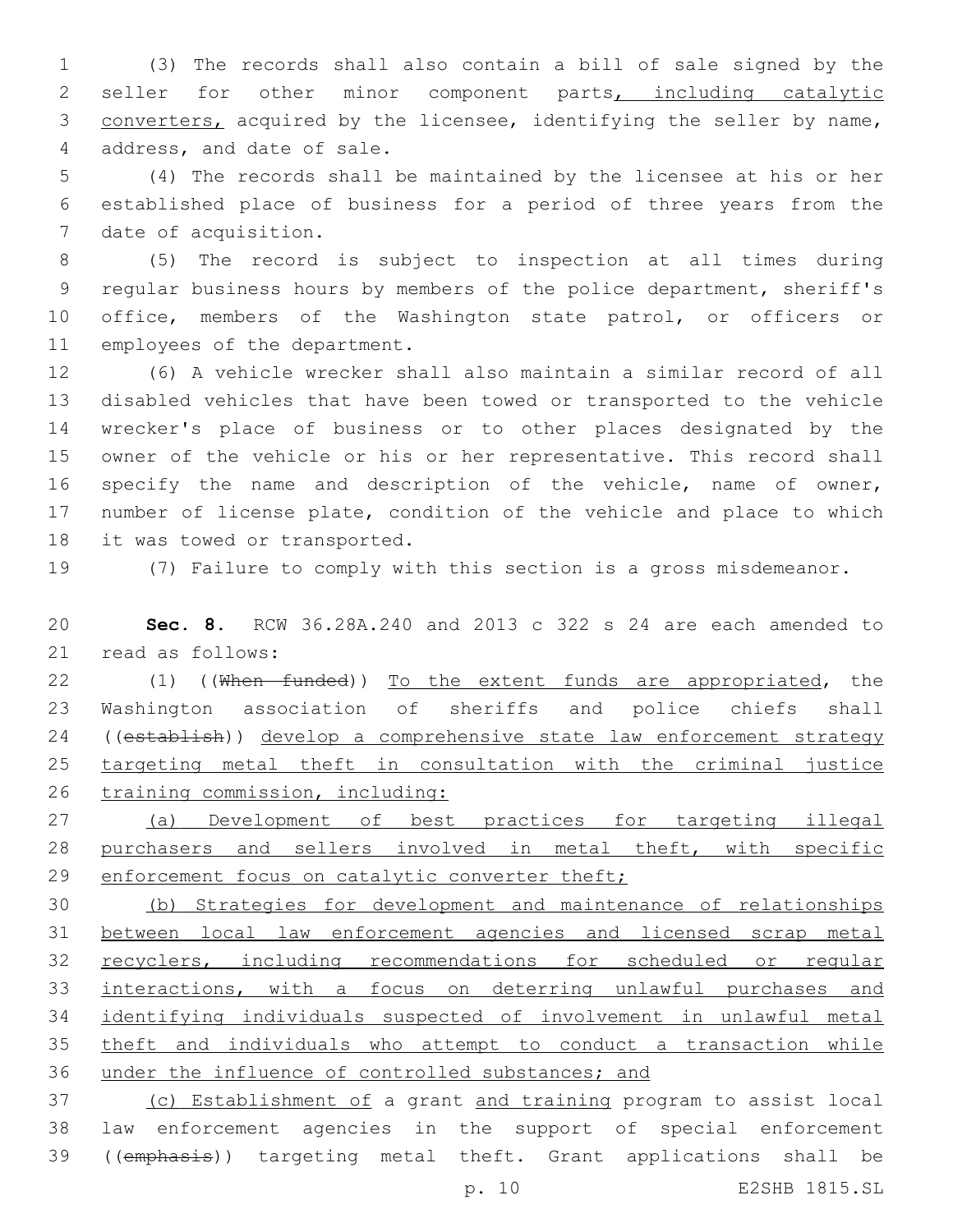1 reviewed ((and awarded through peer review panels)) by the Washington 2 association of sheriffs and police chiefs in consultation with other 3 appropriate entities, such as those involved in enforcement against 4 metal theft. Grant applicants with a demonstrated increase in metal 5 theft over the previous 24 months are encouraged to ((utilize 6 multijurisdictional efforts)) focus solely on metal theft and 7 unlawful purchasing and selling of unlawfully obtained metal in their 8 jurisdiction, but may coordinate with other jurisdictions.

(2) Each grant applicant shall:9

10 (a) Show a significant metal theft problem in the jurisdiction or 11 jurisdictions receiving the grant;

12 (b) ((Verify that grant awards are sufficient to cover increased 13 investigation, prosecution, and jail costs;

14 (c) Design)) Propose an enforcement program that best suits the 15 specific metal theft problem in the jurisdiction ((or jurisdictions 16 receiving the grant)), including the number of enforcement stings to 17 be conducted under the program;

18 (((d)) (c) Demonstrate community coordination focusing on 19 prevention, intervention, and suppression; and

20  $((+e))$   $(d)$  Collect data on performance, including the number of 21 enforcement stings to be conducted.

22 (3) ((The cost of administering the grants shall not exceed sixty 23 thousand dollars, or three percent of appropriated funding, whichever 24 is greater.

 $(4)$ )) Grant awards may not be used to supplant preexisting 26 funding sources for special enforcement targeting metal theft.

27 **Sec. 9.** RCW 43.43.885 and 2013 c 322 s 31 are each amended to 28 read as follows:

29 (1) Beginning on July 1, 2014, ((when funded)) to the extent 30 funds are appropriated, the Washington association of sheriffs and 31 police chiefs shall implement and operate an ongoing electronic 32 statewide no-buy list database program.

33 (2) The database must be made available on a secured network or 34 website.

 (3) The no-buy list database program shall allow for any scrap metal business to enter a customer's name and date of birth into the database. The database must determine if the customer pursuing the transaction with the scrap metal business has been convicted in Washington of any crime involving burglary, robbery, theft, or

p. 11 E2SHB 1815.SL